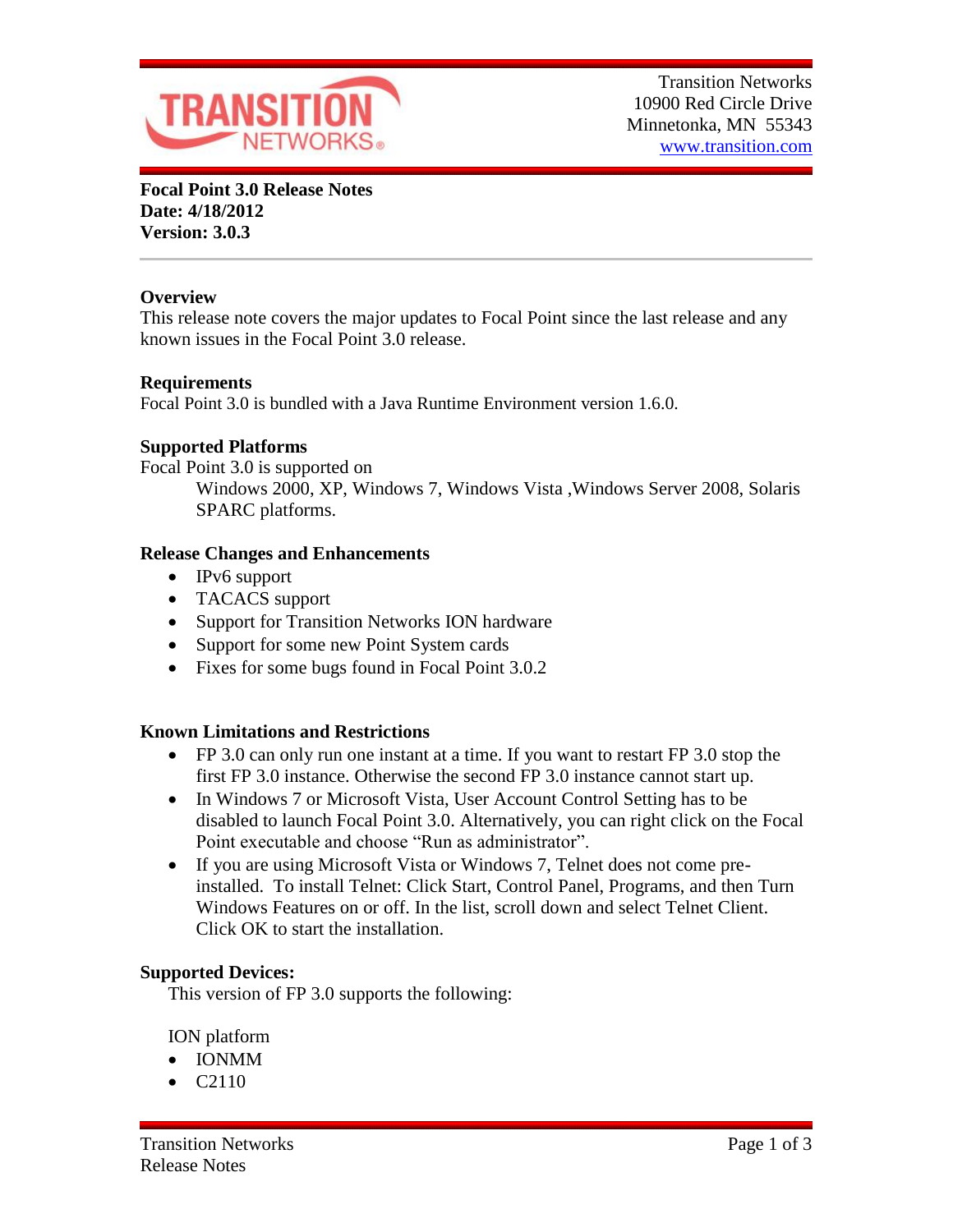

Transition Networks 10900 Red Circle Drive Minnetonka, MN 55343 www.transition.com

- C2210
- C3110
- C3210
- C2220/S2220
- C3221/S3221
- C3230/S3230
- C3231/S3231
- C6210
- C6120
- $\bullet$  C6121
- C6110
- C6111

Point System Platform:

- CPSMM100
- CPSMM200
- CFETF100
- CGETF100
- CSETF100
- CETTF100
- CSDTF100
- CBFTF100
- CPSMP100
- CPSMP110
- CPSVT100
- CFMFF100
- CFETF105
- CEMTF100
- CAPTF100
- CETCT100
- CPSLD100
- CDFTF100
- CGFEB100
- CBFTF150
- CFETF205
- CRS2F100
- $\bullet$  CRS4F100
- CMEFG100
- CVIDF100
- CCSCF100